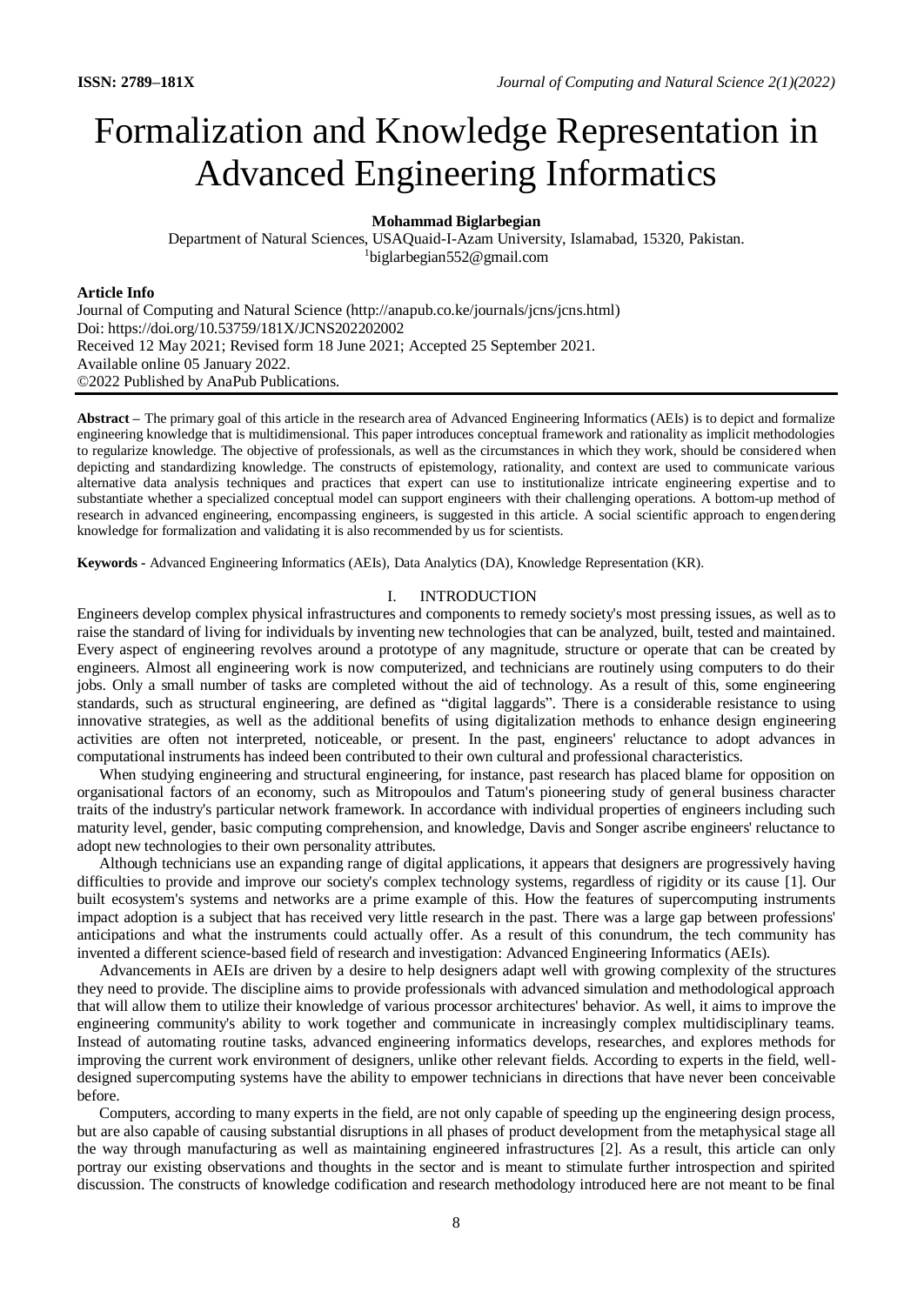conclusions, but rather as a starting point for more in-depth theoretical investigations. This paper has been organized as follows: Section II presents the research rationale and question. Section III presents the research methodology. Section IV provides a critical analysis of the paper. Section V presents the results and discussion. Lastly, Section VI concludes the paper and proposes future research directions.

#### II. RESEARCH QUESTION

According to AEIs, engineers are involved in highly intellectually demanding work that requires extensive knowledge. A mathematical formalism of engineers' understanding is the first step in any investigation into how computational techniques can endorse engineering. As a subfield of Knowledge Representation (KR), AEIs addresses the question: "How can we codify complex technical knowledge to build advances in computational techniques that help professionals mitigate practical difficulties within their restrictions and expenditures?" When it comes to the above research question, AEIs is also relevant in analyzing how clear and direct conceptions and representational or mathematical modeling techniques can be used to codify intricate knowledge of engineering [3]. In addition to advanced analytical modeling based on formally constructed experience and understanding, researchers are also investigating the representation of the data in graphical interface, the stipulation of integrated knowledge bases through big datasets, or how developers and engineering organizations can be endorsed in construing remedies and transitional remedy areas today. A clear spotlight on design information is required in all of these initiatives if we are to increase our understanding in such areas.

Despite their academic and engineering significance, the variety of researchers accepted for publication in sciencebased engineering publications fail to overtly identify and respond to engineering knowledge formulation and recognition. This is also true for journals that fixate on the engineering and architecture of our building design. Methodologies, techniques, or data analytical results are usually depicted without a setting for how they might be used in a specific technology setting. Invariably, it's not evident how newly proposed methodologies make use of clearly codified technical knowledge as well as how the techniques help technicians with experience and understanding activities. For the most part, the scientific engineering community still has a long way to go before it has a comprehensive understanding of how advanced computational techniques can benefit professionals. A basic impression as to how innovative supercomputing methodologies can be executed across activities and engineering systems is therefore lacking. In turn, this scarcity of funds has decelerated the establishment of innovative remedies that could actually improve manufacturing methods.

This article is an attempt to reorient the contemporary science discussion and debate on the significance of practical experience. To this point, we endeavor to first include a clear understanding and synopsis of the philosophical foundation for knowledge conceptualization and knowledge discovery as the framework for all research exploration in the sector of AEIs. Several recently released publications on the field of designed engineering serve as examples for illustrating these interpretations and representations. Another objective of the paper would be to begin a discussion about the necessary research methodologies for AEIs investigation. This lack of discussion about research methodology has made it difficult for the field to become well-known among other science disciplines. In the second section of the paper, we propose various research methodologies as well as some conceptual framework in order to stimulate this conversation. It goes without saying that advances in engineering systems engineering are indeed a moving target, as are definitions, conceptual frameworks, approaches and methods affiliated to them. Various research methodologies for AEIs are identified in Section III below.

#### III. METHODOLOGY

After presenting theoretical foundations for work in the domain of AEIs by concentrating on epistemology, rationality, intent, and connotation, this section will provide some foundational suppositions about how to address scientific studies theoretically. There is little debate about data analysis techniques in the study up to this point, and there are no clear conventions for how to methodically address research issues. Researchers should be able to use skepticism about empirical findings because scientific methodology ought to be quantifiable in their method of acquiring understanding. The paper is organized around two primary research functions: first, establishing KRs; and second, validating, verifying, and illustrating those representations.

# IV. CRITICAL ANALYSIS

# *Formalization and Representation of Knowledge*

Experts define knowledge engineering as the implementation of epistemology and reasoning to the task of creating computer simulations for a single domain. Since knowledge engineering focuses on two main elements, the description offered as part of the introduction can help expand AEIs experiments. To begin, creating computer simulations is suggested by the definition. As a result, the definition suggests moving away from developing computational models and towards designs that can make computational prognostications about a field. As a result, the concept necessitates a spotlight on realistic solutions. These two factors are crucial for any study of AEIs. The discipline is really not involved with inventing new computational formulas, methodologies, or arithmetic systems; instead, it is indeed involved in using conventional computing techniques to create designs that quantify useful results for a particular technician. In addition, this significance must be linked to a practical engineering intent in the broader product design process of an experimental platform.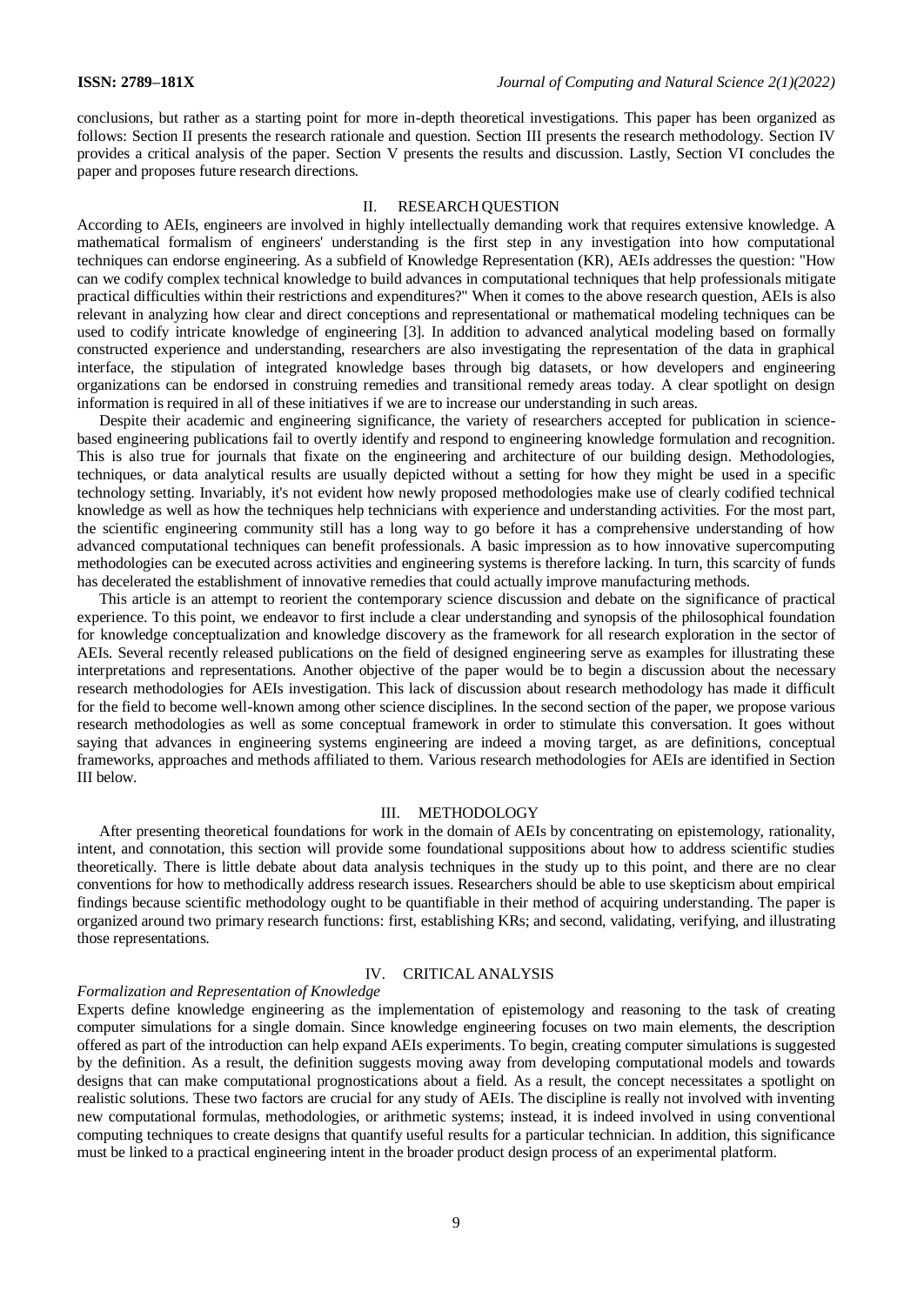Furthermore, the definition relates to fundamental research methodologies, such as epistemology, reasoning, and data processing, which AEIs researchers should be accustomed with. The term "epistemology" refers to a formal portrayal of all the patterns and relations within a subject in information systems and KR. Engineers' knowledge of physical and conceptual artifacts, their relationships, and the occurrences that influence those artifacts is addressed by an epistemological representation of knowledge. Because of this, it is possible to make an epistemological dedication to the conceptual framework that will serve as the foundation for any theoretical calculations. Conceptual frameworks help robots and humans comprehend and use the domain knowledge by making this dedication. Domain hypotheses and remedies are a crucial component of AEIs studies, which seeks to enhance strategies for instituting computer-assisted engineering systems.

The knowledge inside a particular discursive multiverse requires to be mapped by each epistemology promoting such remedies. A designing discipline's discursive multiverse should be a tightly constrained and narrowly focused micro-world. Alternately, it may concentrate on a different engineering cooperation among two engineering fields. Computational approaches, as described above, necessitate a bottom-up strategy which relies on a specific engineering assignment. Furthermore, domain epistemology constructs must be developed continuously with the participation of all knowledgerelevant parties. Knowledge is constantly evolving and expanding, and it is held by a diverse group of experts from various fields.

T. Hellström and S. Raman in [4] provide a definition that suggests reasoning as the second study methodology. As a result of logical reasoning, a particular proposal is accepted. In order to conduct such thorough research, it is necessary to formalize a claim and establish facilities, which may or may not support the findings. AEIs scholars can codify regulations of extrapolation used by designers to reach the conclusion, make a decision, or establish ideas by using reasoning as a comprehensive examination. Formulating new conceptual designs, in particular, necessitates paying attention to reasoning. The codification of predefined rules frequently leads to reasoning that is too restrictive or that focuses on the codification of inconsequential rule base. Engineering creativity, which is essential to enhancing complex engineered infrastructures, is thwarted when this occurs.

Engineers' reasoning strategies can be better understood if logic is applied correctly. Logic allows the codification of technically challenging comprehension of the spatial and temporal actions of an integral approach with regards to particular systemic changes under different individual environmental factors. As a result of reasoning, knowledge about critical product manufacturing or system engineering maintenance procedures can be formalized. The role of reasoning in helping designers account for particular limitations imposed by systems and practices is crucial.

Epistemology and knowledge enable the user to evaluate technically challenging insights into the structure and behaviour patterns of an analytical model, as well as the processes for its construction and distribution. On the other hand, epistemology and reasoning by themselves are unable to describe a design goal. Scientists using Newton's second law of motion, which connects pressure, mass, and speed, include a perfect illustration of this problem. A conceptual framework is introduced by Newton's equation and it gives a precise and conceptual synopsis of the elements involved in function. The methodology also illustrates the relationship between pressure, mass, and velocity.

Nevertheless, the methodology does not yet recommend what a technician can use it to evaluate a scheme on intent. The law can be used by a technician in three different ways: to determine mass based on velocity and acceleration, pressure based on acceleration and mass, or velocity based on mass and force. By only trying to represent the arithmetic operations needed inside the particular context can the engineer construct which one of these reasons is critical for a given task. As a result, while portraying and standardizing knowledge of engineering, the intent must be contextualizing. While formulating engineering purpose, attention must also be paid to the construct of "setting," which is closely related to purpose. To that extent, it's impossible to pinpoint a goal without considering the surrounding circumstances. Nevertheless, the context of the knowledge legitimized with epistemology and logic must also be considered. In other words, both epistemology and reasoning are frameworks, and it is critical to be clear about when and where they are appropriate.

The study of setting is therefore a crucial component of AEIs survey. For AEIs researchers, it is indeed critical to remember that epistemology, reasoning, and simulation can only portray a very abstract representation of professional developers' logic and knowledge. Structured KRs are segmented by disposition and therefore can approach the authentic logic that technicians use to arrive at their inferences for particular tasks. Although abstractions and rationalization are factionalized and conceptual, they still allow effective communications among designers and AEIs researchers, as well. This section uses four research findings to demonstrate and verify 4 distinct computational modeling for formulating intricate knowledge of engineering in the sustainable construction field of engineering. The researchers, who are also reviewers of the publication Advanced Engineering Informatics, chose these illustrations as practice references. The aim of this paper was not to provide a systemic literature search, but rather to demonstrate the aforementioned constructs using a number of haphazardly chosen earlier researches.

### *Formalization of Engineering Knowledge Using Abstractions*

Building abstractions from the ground up has as its goal aiding human comprehension as well as making full use of specialized domain expertise [5]. For this reason, domain metaphysics conceptual model must be constructed and regularly tested as a collective knowledge, with contributions from multiple subject matter experts. Knowledge base is constantly growing and changing. Modeling resale value peril around construction projects' vulnerabilities is a representation of the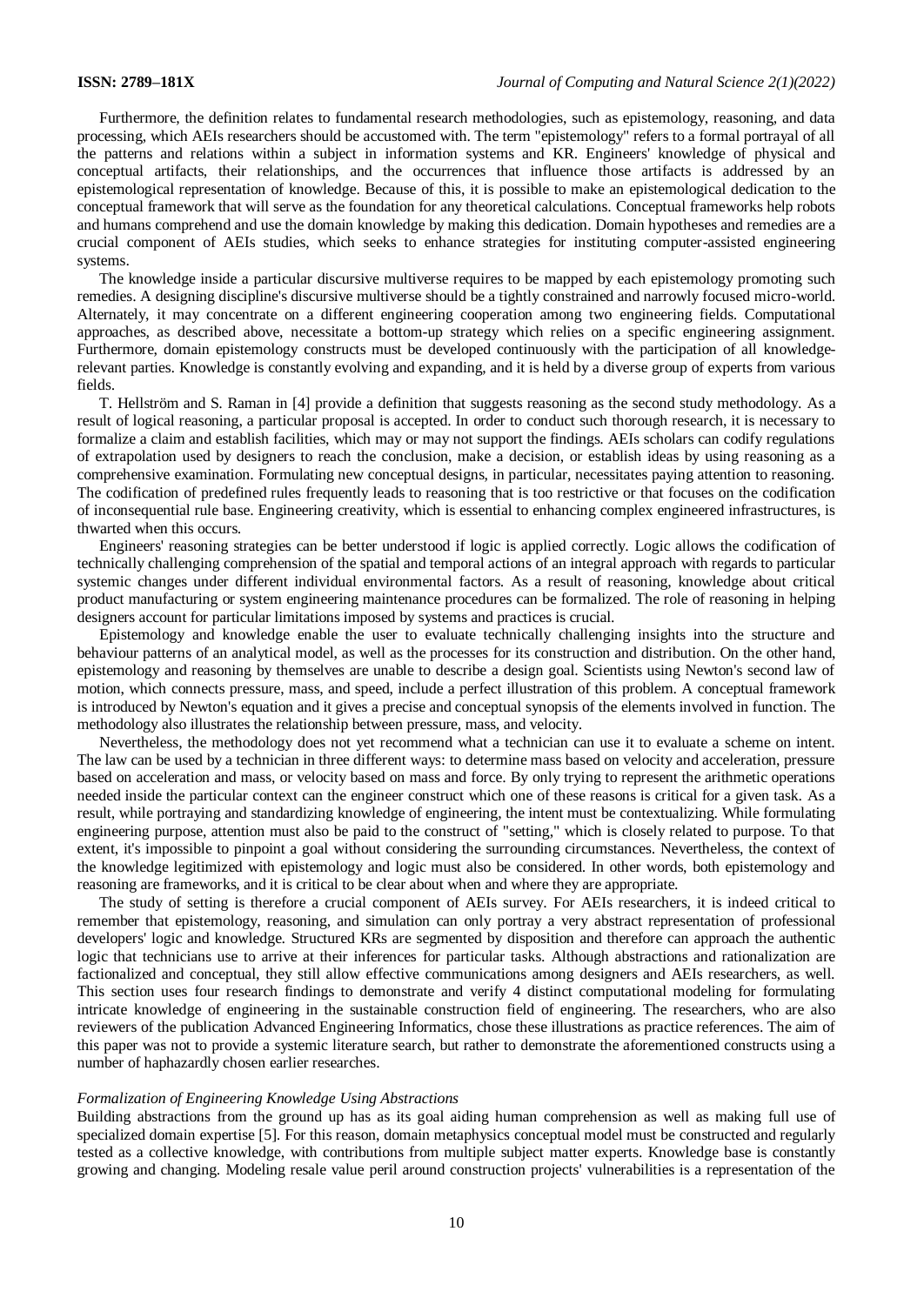system. Both the public and private sectors are responsible for funding these initiatives. Comprehending fiscal risks, which happen during the lifecycle of delivering these projects, is fundamental. These risks must be estimated in the abstract designing phase by designers and this is critical for extensively drafting contract arrangements between parties of the contract in these kinds of developments that are involved about these risks.

For this particular discipline, scientists formally established their mechanical aptitude by suggesting an epistemology that represents the factors that can impact a proposal, such as sources of risk, possibility of loss, risk implications, and vulnerabilities, as well as response efficacy and situational responsiveness. The research also created an epistemology to formalize the actual knowledge of a demonstrative bridge project and substantiated the epistemology through a survey of subject matter experts. According to the findings, utilizing conceptual models to formalize knowledge is a good idea. The study shows how a conceptual framework can be used to visualize risk factors in KR, and how doing so assisted them in estimating the accounting project risks. The research also shows how the formal representation of the insight permits the arithmetic of automated analysis tracks, for instance, to realize the effects of architecture or ecological issues on a particular risk level.

# *Utilizing Reasoning to Signify Designing Knowledge*

The scientists' survey that established rule-based correlations for setting out amusement parks is an illustration of how reasoning can be used to codify knowledge of engineering. The layout of amusement areas in a theme park necessitates thorough understanding. In order to satisfy guests, amusement parks must provide an extremely complex and multi-layered infrastructure and services. The study's authors discovered and codified patterns found in a variety of effective amusement parks, and then melded them into a logic and reasoning framework. The analysis revealed, for instance, that amenities like theme parks, eateries, and stores are uniformly spread around a facility's centreline. A second rational and reasonable pattern discovered and codified by scientists is that constructing access roads are situated along paths with low traffic flow. The researchers also demonstrated how well these structures could be used by programming execution for amusement park configuration and using that application to create a new amusement park in South Korea. Interrogating specialists and performing layout experimentations with four well-versed specialists substantiated the theory.

#### *Optimization*

Numerous efforts have been made in the sector of AEIs to help technicians determine the best models from among a number of approaches when it comes to design optimization. Optimisation necessitates the use of epistemology and reasoning in order to develop a mathematical model for the development issue. As a result, scientists must first features of the situation which define alternative strategies and then link these factors rationally within an optimization problem that should be optimized. The initial development factors must also be used to rationally establish many constrictions. Supercomputing optimization techniques can be used to solve design issues if they are designed appropriately. The preparation of optimum design issues is an interesting matter of AEIs investigation; whereas the introduction of innovative optimization techniques would much rather fall into the computer programming or mathematics scope. In their research about how to reform the scheduling of structural support needed for complicated piping installations, the researchers used studies to establish an optimum design issue around one complex technology assignment.

Engineers face a challenging task when deciding the right engineering set-up due to the obvious relationship between job sites and a need to establish supporting constructions. Authors created a rule-based reasoning for support beams layout to formulate the optimization model and connected such regulations with a clear and specific metaphysical characterization incorporating the duration of building work activities, the site of these activities, and the pipe symmetries [6]. The preparation would include various potential stances for employees to configure a pipe in an effort to maximise optimum working stances for constructive configuration.

The automated unconventional production was bound by multiple constraints, like the upper and lower limits suitable altitudes for workplace conditions. There is an instance of a twenty one-meter elevated industrial facility with seventy one different pipes that was used to test the preparation of the optimization process. Engineers can use sources of knowledge to try to set up optimised structures that decreases the amount of piping systems that cannot be fitted with a set reference while enhancing the capacity of installation and configuration, as illustrated in this indicative research project.

# *Data Analytics (DA)*

In an attempt to advance techniques to assist technicians, many research findings have used Data Analytics (DA) methodologies, such as computer vision deep learning, in the last 2 decades, comparable to maximization [7]. Similarly to optimization research, it's critical for DA research findings to expressly concentrate on the portrayal of intricate engineering skills this is built into the process. Machine learning techniques, from the view of information depiction, convert accumulated data entry that technicians cannot conveniently perceive into an outcome that technicians can perceive. Applied DA methodologies from computer science and engineering are studied in depth in AEIs research. AEIs also investigate how KRs and translations like these can assist engineers in dealing with their difficult engineering tasks in the future.

Scientists who established a wind energy framework forecasting technique are an example of the sort of research. The authors introduce a solution for conveying difficult-to-interpret wind power signals using the ridgelet wavelet transform,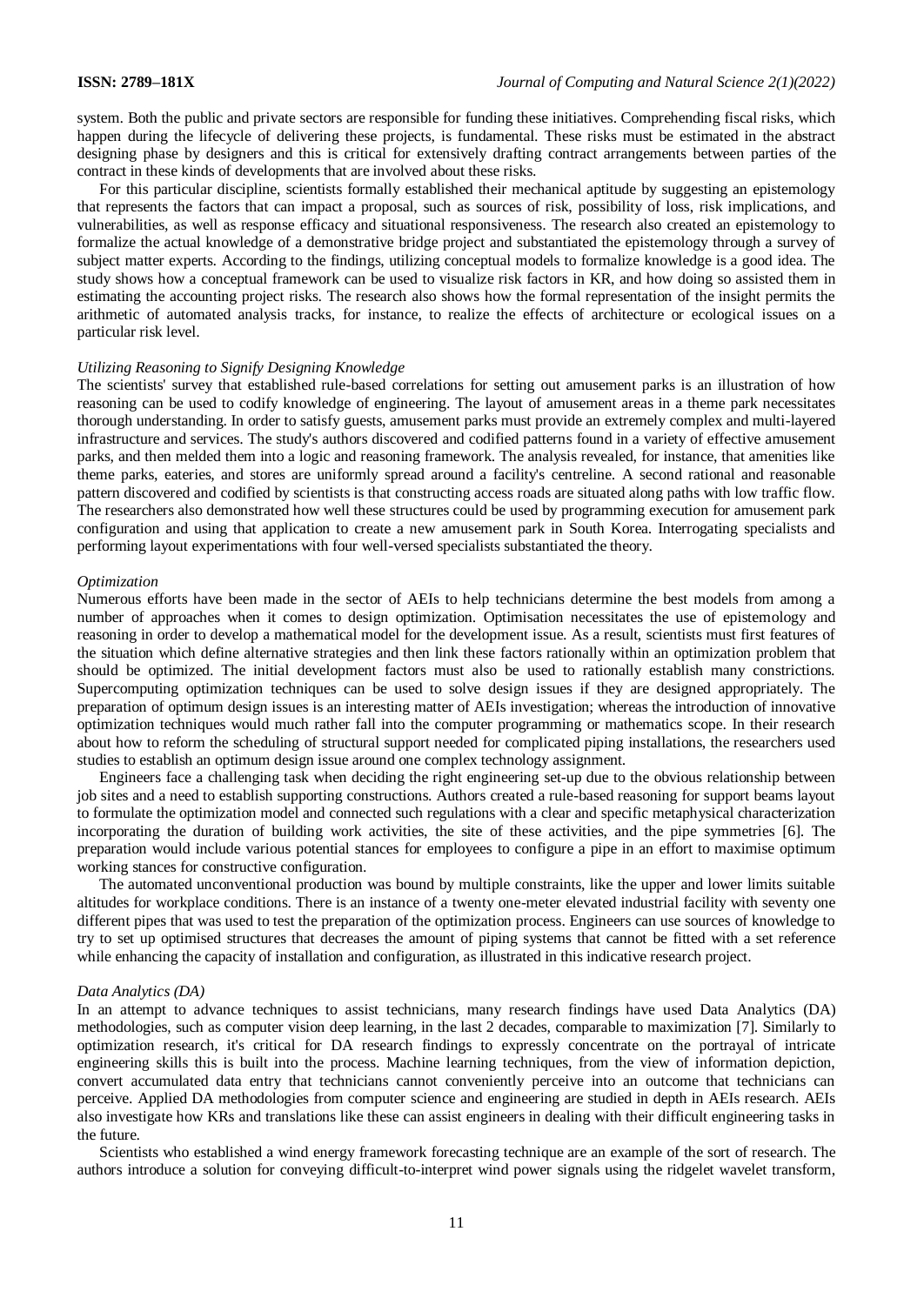which enables one to more appropriately mathematical model the solitary adjustments within the wind transmitter. A neurological network can learn to accurately predict wind energy using the wind messages as input data and an adapted ridgelet change. After that, the researchers use an Alberta wind turbine to show how the predicting approach works. The authors were also successful in their efforts to demonstrate how well the technique enables interpretable deliverables to predicted wind energy for distinct annual seasons or even specific days. Wind farm technicians can use these projections not only to enhance wind farm configurations, but also to effectively maintain existing wind farms.

# V. RESULTS AND DISCUSSIONS

### *Development of Formalizations*

Formalizing insight with epistemology and reasoning and representing it is a significant research assignment in AEIs. There are well-established methodologies for formalization, and these are widely employed. To create conceptual models, scholars often use epistemological editors like Protégé, which make it possible to create knowledge layouts that portray the concepts that have been observed. Arithmetical formulae, code generators, and sequence diagram are common ways of representing reasoning. Metamodels for portraying conceptualising frameworks of engineering, such as those listed above, are widely used in research.

Nevertheless, little consideration has been paid about how technically challenging knowledge can be methodically elicited from professionals and engineering principles. The vast majority of the insight that has been formalized comes directly from the scientists themselves. Since the scholars are often also specialist designers, this practical solution has aided in the development of the field. In scientific terms, this practice is problematic because it does not follow scientifically sound principles such as empirics and systematicity. To date, only a few particular systems have been suggested or used to elicit physician knowledge of engineering. The few methodologies that have been proposed all depend on one of two approaches: social scientific techniques or detailed study of construction records and modeling techniques. In the past, socioeconomic technology methodologies have relied on discussions with designers, trainings, focus group discussions, and other more experimentation like focus group discussions. The use of as such layout charrettes is among the most advanced techniques postulated. It is proposed that short, concentrated layout workouts with specialists can be used to capture designers' knowledge through architecture charrettes.

This observational data can then be analyzed by scientists to learn more about the technical expertise applied during the charrette for the systemic codification that followed. An additional example of a social concept is anthropological applied research. Anthropological applied research implies that the researcher becomes engrossed in design work environments by operating with practitioners. They claim that by immersing themselves in the subject matter, researchers are able to obtain the required knowledge and insight into practical technical knowledge before codification. Records as well as other artifacts have been subjected to system design by scientists as an alternative to traditional scientific research methodologies. Scholars, for instance, have formally established trends for the layout of amusement parks, as previously discussed. The trends were discovered through a systematic examination of design documentation for a variety of realworld amusement parks.

Many reports have been conducted using robotic techniques to extract data from previous design documentation and designs, thanks to advancements in text analytics and pattern recognition systems. There is a lot of activity in this area now [8]. Automatic mining techniques have been used to codify trademark knowledge of engineering, classify trends in research for developing energy efficiency, evaluate construction project fatalities, forecast building budget shortfalls, recover Cad files, or retrieve industry standards from computer simulation standards. Architecture and design layout design architecture and robotic excavation and codification of construction phase trends both benefit from graph-based layout mining techniques. Finally, dimensional machine learning technologies have been implemented to help with vehicle aerodynamics.

Because designers have amassed such a high-quality digital catalogue of design documentation, we anticipate this field of investigation to continue to accelerate in the years ahead. Practically, the findings could lead to specialized domainspecific search results that help technicians effectively locate and comprehend existing design alternatives that are flexible and adaptive to the current design assignment. Recognition of these trends can also lead to an increase in the amount of scientific proof layout tools available to cover a wide variety of engineering projects. Ultimately, test extraction and pattern correspondence may allow designers to gain a better insight into to the actions of design materials and products by combining metrics and diagnostic testing from the past.

# *Validation and Verification*

To this end, a vital issue for scientifically sound studies in the areas of AEIs is to guarantee that a suggested expertise preparation is both valuable and suitable. A KR must be methodically tested and validated in order to be considered scientifically sound training. In this section, we shall go over certain most main techniques to validation and verification. At the core of ontology's validation is the practice of developing certain that its basic assumptions reflect its designer's motives. The process of creating conceptual frameworks is subject to mistakes, and it is challenging to construct conceptual frameworks in such a way that they really do not enable for unintentionally assumptions, such as the emergence of syllogisms that are not satisfied. Prevalent domain knowledge toolchains like Protégé, which was previously established,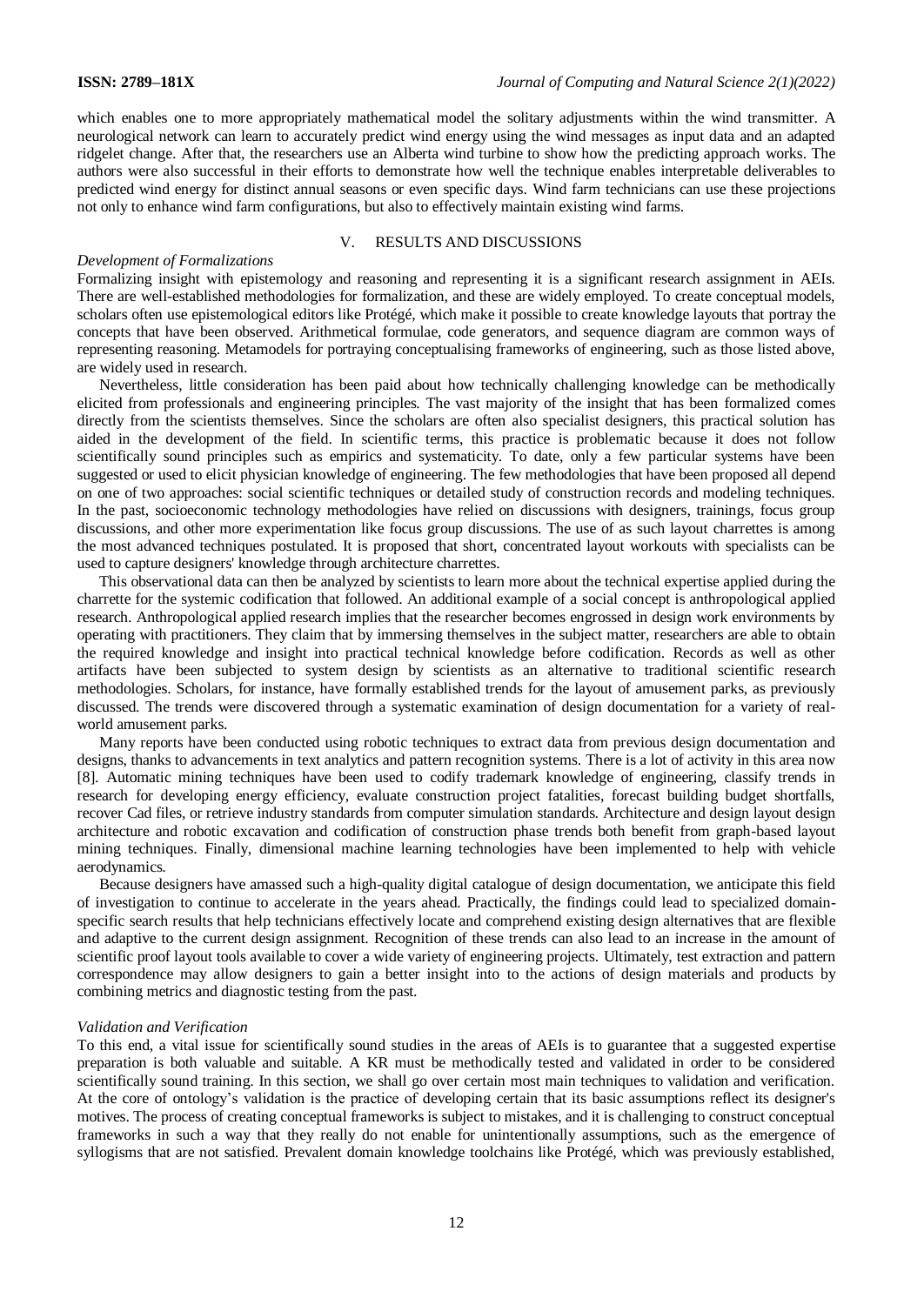have constructed reasoners that can automatically identify epistemology flaws. Such instantaneous reasoners must be used regularly while constructing conceptual frameworks to prevent the dissemination of methodological problems early on.

Fixing such methodological flaws will become even more costly and time consuming as just domain knowledge expands and develops. It is more difficult to confirm a logic-based computational model. Sound validation would necessitate mathematical equation of the arithmetic, if possible. Finding mathematical theorems, on the other hand, quickly becomes a problem even for calculations that seem simple. Another choice is a combinatorial approach, which regulates the output data of all input combinations within in the perspective of the arithmetic. Solid research settings do not allow for true combinatorial attempts, even if the framework in which a specialized arithmetic should operate is meticulously constrained.

This issue can be fixed by using selectivity analytical techniques in conjunction with strictly delineated sample selection for various input valuation configurations. Nevertheless, for the most part, research findings still rely solely on the use of illustrations in order to confirm their proposed computational modeling. When using this methodology, scientists must at least provide such a persuasive argument for how suitable the illustration is in connection to how intricate the authentic engineering problem is. A KR's suitability for a given engineering task is evaluated during validation rather than verification. Validity evaluation necessitates a greater focus on engineering analysis than confirmation itself, and is therefore harder to achieve.

However, a KR can be soundly verified by looking at only the interior structure; however, recognition can be validated by considering it in its setting and for a specific reason. As a result of this provision, validating a remedy is much more difficult, and scientists must organize and conduct confirmation activities with great care. Validation can be reached in a number of ways. One of the most popular and straightforward methods of validating the domain ontology is to implement it to a hypothetical design task. It's possible to demonstrate that a depiction serves its intended purpose in this way, and it is not always very compelling. For the confirmation, it's critical that the remarkable example depicts a real-world problem that technicians might face. Studies, on the other hand, frequently use overly simplified illustrations that fail to capture the true intricacies of the issues that designers encounter on a regular basis.

Simplifications and illustrations are great for verifying, but they're hardly enough to be deemed validating. Other methods for validating conceptual modeling structures include the development of a technology demonstrator of a computational analysis that enforces the depiction. This prototype can be used to demonstrate the system in action and then get feedback from engineers. The majority of the time, these recognition efforts falls flat on their faces. The approach's epistemological concern is it is difficult to create a suitable sample strategy to reach designers with varying levels of knowledge and orientations, which is needed to generalise the findings. It also is difficult to get technicians to participate in research even when there's a suitable sampling clear strategy. Scholars therefore have turned to even less persuasive student participants, as per some.

To validate a prototype, inform technicians or undergraduates to use it to alleviate an engineering challenge. Such methods could provide a great deal more substantiation, but they must be intended very thoroughly if they are to be effective. For starters, there was a propensity to over-structure the experimental setting by assigning the research subjects a narrow task involving the working model. Furthermore, a few researchers analyzed these initiatives with those of a regulate engineers who completed the same assignment without the aid of the technology demonstrator. While these efforts appear to provide strong affirmation for the prototype's operation, they can hardly demonstrate the effectiveness of the formal logic in enabling technicians to deal with an engineering challenge in a substantially different way than was previously possible.

# VI. CONCLUSION AND FUTURE RESEARCH

With the goal of rededicating current research efforts toward developing computational modeling in designing as a whole, we contend that explicit knowledge is the primary ongoing research necessary for the growth of techniques that also optimize mundane systems engineering but provide engineers with devices that enable them to do stuff they never had before. To interact with the ever-increasing complexities of modern system architectures, technicians will require such techniques. We first implement the philosophical ideas of representation of knowledge as well as mathematical formalism to concentrate scientific research in AEIs on representation of knowledge. We rely heavily on researchers' seminal work to achieve this goal. We then use four research findings to demonstrate these ideas. We discuss potential research methodology consistent with the theoretical constructs that researchers can use while creating and empirical evidence verifying KR. The recommended research techniques are intended to kick off a conversation about how to gather information in the subject of AEIs in the best possible way. Finally, we hope that this article will aid researchers in deeper understanding AEIs and its significance. We also expect that the study will aid researchers in developing research projects in the field that will increase our understanding of how to best employ computational approaches to define complicated knowledge of engineering. We recommended that future research do a systematic and complete literature evaluation as a follow-up to this article in order to further expand on the topic of AEIs.